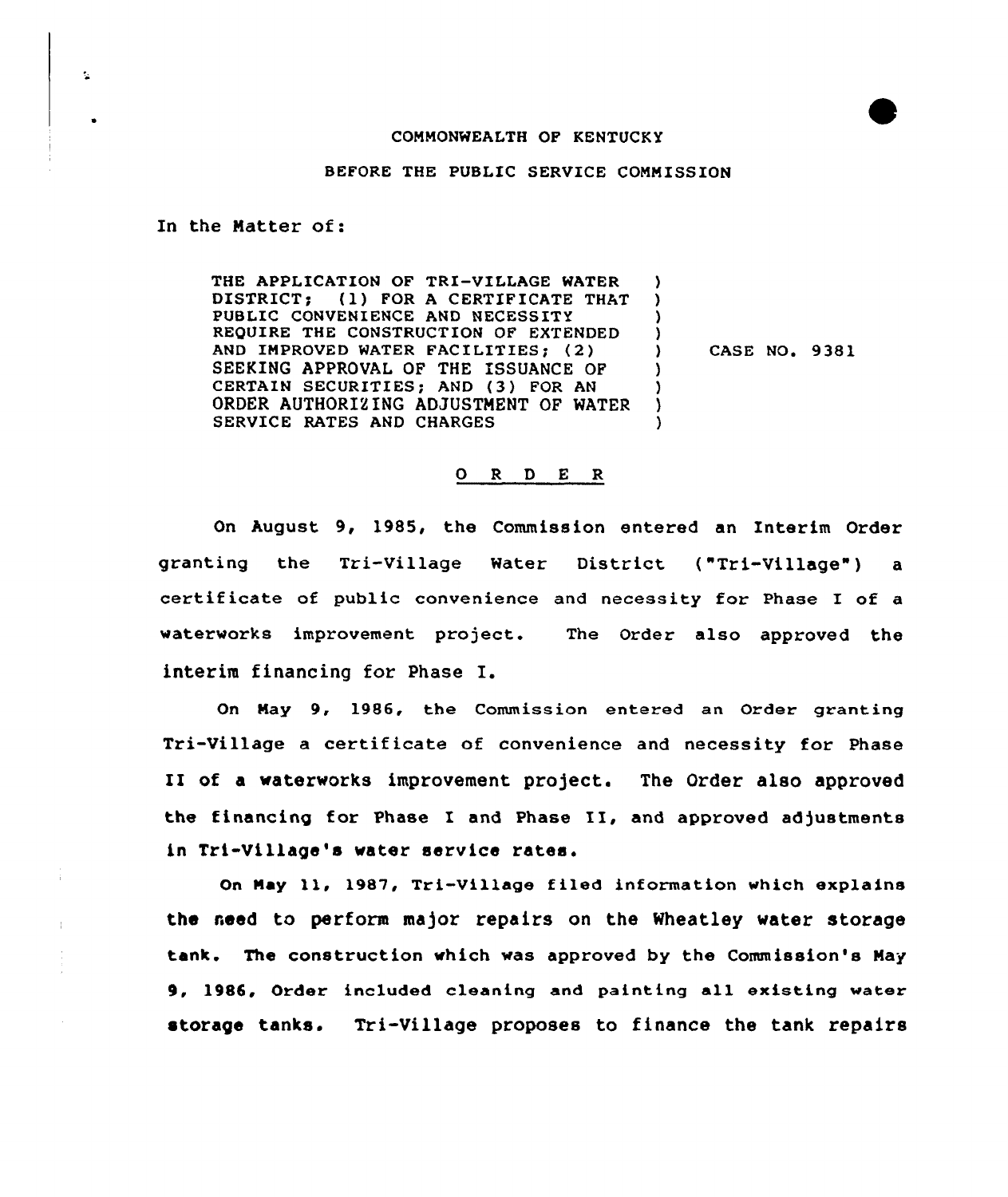with an additional \$87,000 loan from the Farmers Home Administration ( FmHA") at <sup>5</sup> percent per annum for 40 years.

## SUMMARY

The Commission, after considering all supplemental information and being advised, is of the opinion and finds thati

1. Public convenience and necessity require that the supplemental construction be performed and that a certificate of public convenience and necessity be granted.

2. The financing for the supplemental work consisting of an additional \$87,000 loan from the FmHA should be approved.

3. The Commission's order entered May 9, 1986, should be affirmed in all other respects.

IT IS THEREFORE ORDERED that:

1. Tri-Village be and it hereby is granted <sup>a</sup> certificate of public convenience and necessity to proceed with the construction as set forth in the supplemental information herein approved.

2. Tri-Village's financing plan consisting of an additional \$87,000 loan from the FmHA be and it hereby is approved.

3. The Commission's Order entered May 9, 1986, be and it hereby is affirmed in all other respects.

 $-2-$